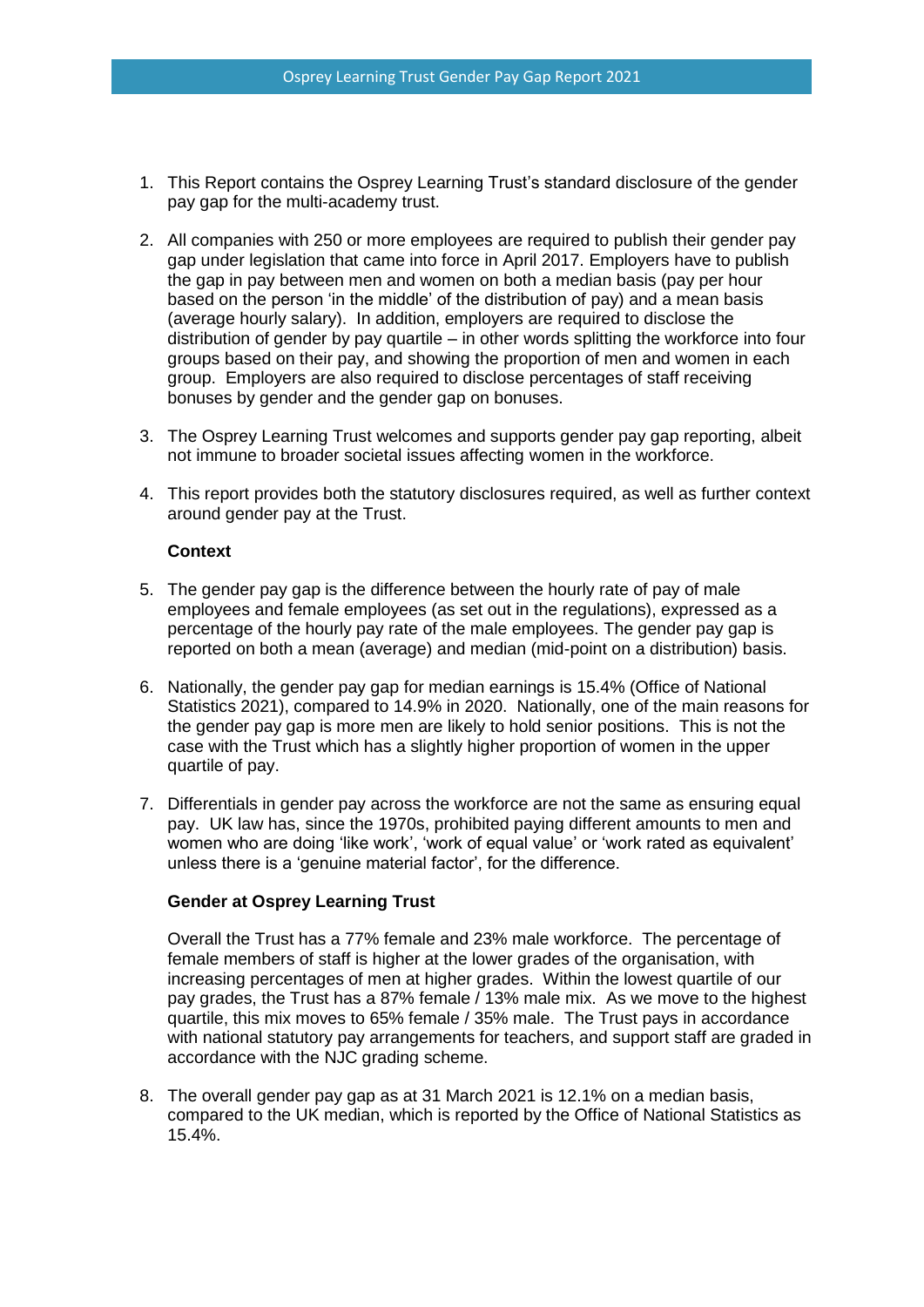9. The fact that there are more women in Teaching and support roles (lower paid quartiles) is the major driver of the overall pay gap. The proportion of men is highest in the upper quartile (35%) Our analysis shows that the majority of the pay differential is driven by this factor, with residual pay differences being small. Such structural demographics are recognised by the UK government as being the single most significant factor in the overall gender pay gap.

## **Statutory disclosures**

- 10. The tables below show the overall median and mean gender pay gap and other data required by statute, based on the hourly rates of pay to those employed on the snapshot day of 31 March 2021.
- 11. As explained above, the analysis of our gender pay gap data shows that the main reason for the pay gap is the relatively higher proportion of women in support roles.

## **Difference in mean and median hourly rate of pay**

|                                           | Difference in the mean hourly   Difference in the median<br>pay | hourly pay |
|-------------------------------------------|-----------------------------------------------------------------|------------|
| Pay gap. % difference male to  <br>female | 20.9%                                                           | $12.1\%$   |

#### **Difference in mean and median bonus pay**

|                                           | Difference in the mean bonus   Difference in the median<br>pay | bonus pay      |
|-------------------------------------------|----------------------------------------------------------------|----------------|
| Pay gap. % difference male to  <br>female | Not applicable                                                 | Not applicable |

## **Proportion of male and female employees who were paid bonus pay**

|                                                                       | <b>Proportion receiving a bonus</b> |
|-----------------------------------------------------------------------|-------------------------------------|
| Male employees (% paid a bonus compared to<br>all male employees)     | Not applicable                      |
| Female employees (% paid a bonus compared<br>to all female employees) | Not applicable                      |

## **Proportion of male and female employees according to quartile pay bands**

|                                                     | <b>Quartile 1.</b><br><b>Lower</b> | <b>Quartile 2.</b><br>Lower<br>middle | <b>Quartile 3.</b><br><b>Upper</b><br>middle | <b>Quartile 4.</b><br><b>Upper</b> |
|-----------------------------------------------------|------------------------------------|---------------------------------------|----------------------------------------------|------------------------------------|
| Male (% males to all employees<br>in each quartile) | 13%                                | 15%                                   | 28%                                          | 35%                                |